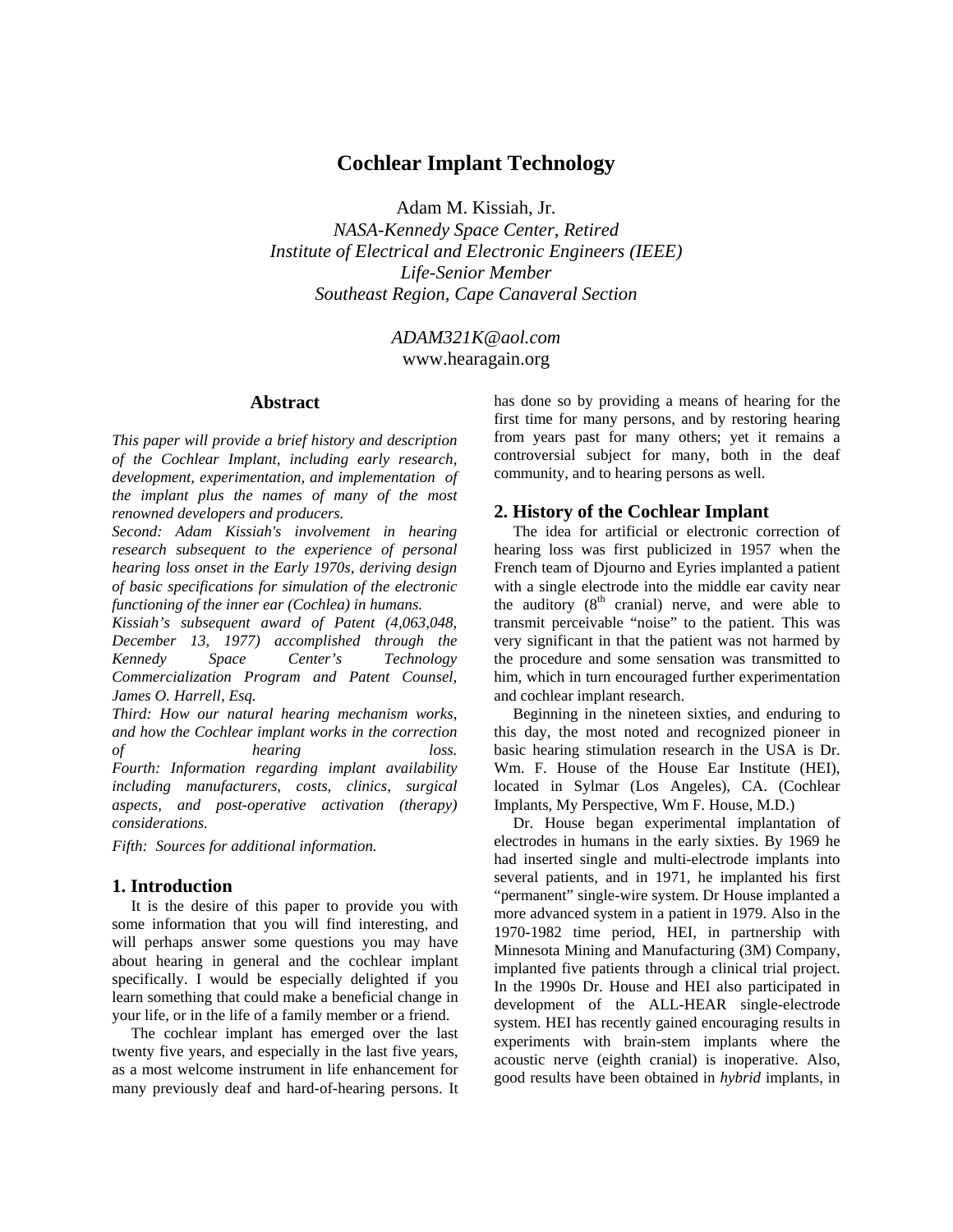which patients with good low–frequency hearing sensitivity, but extremely poor high–frequency response, can benefit.

Dr. House and the House Ear Institute (HEI) are the forerunners of the current Advanced Bionics Corporation, one of the three major providers of cochlear implants today.

The second person or group of note is the wellknown and highly praised Dr. Graeme Clarke of Sydney, and the University of Melbourne, Australia, forerunners of Cochlear Americas, Ltd. They are the second (of three) major manufacturers.

Dr. Clark and colleagues also began their research program in the 1960s. He was highly supported by the Australian government, and his program was on par with Dr. William House and the USA research programs. In 1977, he published the results of a multielectrode implant. Another report in 1979 published by the Australian team described a multi-channel device that would eventually lead to their most popular implant, namely the Cochlear Americas' "Nucleus". Other well-known researchers during the time period beginning in the late seventies and early eighties included Dr. Blair Simmons and Dr. Robert White of Stanford University, who produced significant results in Cochlear implant development in their Stimuliss program and their Bioear program in association with Biostim, Inc. There was also Drs. Michelson, Mersenich and Schindler of the University of San Francisco Medical Center, Dr. Claude Henri-Chouard of France, Dr. Donald Eddington of the University of Utah, principle researcher in development of the Inneraid implant, and Dr. Thomas Balkany, at the Denver Ear Institute, and later at the University of Miami and Jackson Memorial Hospital.

It is noted that these early implants did not (yet) employ to the fullest extent the principles of synthesis of the audio spectrum and application of the placespecific-audio components directly to specific locations of the acoustic nerve, as specified in patent 4,063,048 (see below). As a result the patients sensed primarily background noises, and did not enjoy the full potential of the intelligence and communication factor of the spoken word, except as an aid to lip-reading. This new life-sense did, however, achieve the highly desirable quality of enabling deaf persons to emerge from the isolation of silence and enter the world of sound, which significantly improved their "attachment" to society.

Still other notables of this era included Dr. Blake Wilson, Charles Finley and others at the Research Triangle Institute in Raleigh-Durham, NC, who pioneered in forming the **Med-El Corporation,** maker

of the Pulsar CI-100. Med-El, Ltd is head-quartered in Innsbruck, Austria.

Important research was also conducted (by others) at the University of Utah, the University of Oregon, and still others at the University of Toronto.

Adam Kissiah of NASA-Kennedy Space Center (KSC) in Florida was also involved in his personal prosthesis design research during this time period. While employed with NASA-KSC, Kissiah, because of personal hearing problems, involved himself in a study of the general aspects of hearing. As a result, a design for the electronic simulation of the operation of the human cochlea (inner ear) was devised. U.S. Patent was applied for through the Kennedy Space Center Technology Commercialization Program, James O. Harrell, Patent Counsel. Patent 4,063,048 was granted (issued) December 13, 1977, Reissue 31,031 on September 14, 1982. This was the first U.S. (worldwide) Patent describing the basic design of the cochlear implant. It was considered a breakthrough in design for providing artificial stimulation of the cochlea, providing realistic correction for hearing loss in humans.

 More than 50 subsequent patent application referred to 4,063,048 as prior art in that field. This technology has therefore been available, and utilized since December, 1977. It is noteworthy and appropriate that member of the technical community should contribute the electronics design of the cochlear implant, and it is equally appropriate that the medical community should develop and produce the implant for the public.

Below is a copy of the original (first page) Patent (4,063,048) which provides the basic specifications for all cochlear implants: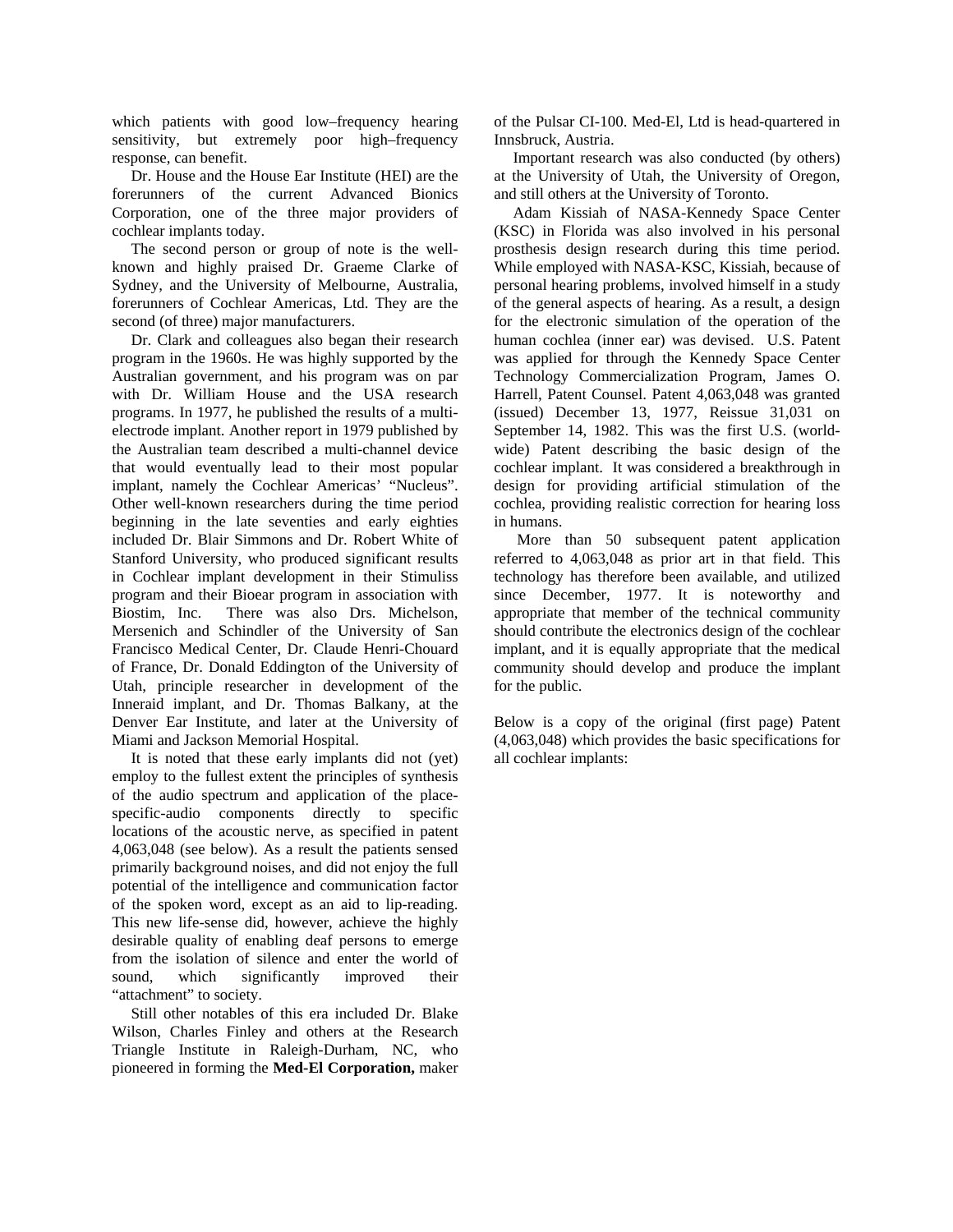#### 4,063,048  $[11]$

Dec. 13, 1977  $[45]$ **United States Patent** 

# $[19]$

# Kissiah, Jr.

[57]

#### [54] IMPLANTABLE ELECTRONIC HEARING ۸ID

- Adam M. Kissiah, Jr., 155 E. Brandy - [76] inventor: Lane, Merritt Island, Fla. 32952
	- [21] Appl. No.: 778,193
	- [22] Filed: Mar. 16, 1977
	- $[51]$
	- [52]
	- [58] 179/107 BC, 107 E, 107 FD

Primary Examiner-George G. Stellar

Attorney, Agent, or Firm-James O. Harrell; John R. Manning

#### **ABSTRACT**

An electronic hearing aid device for enabling persons having loss of hearing due to a nonfunctioning inner ear (Cochlea), but have a responsive auditory (acoustic, or eighth cranial) nerve, to hear by way of an electronic device including a microphone for receiving audio signals connected to an amplifier for converting the audio signal into an analog voltage signal. The analog voltage signal is filtered by a series of filter networks which separate the analog voltage signal into a plurality of frequency component signals each having a predetermined frequency range within the audio spectrum. The component analog voltage signals are then converted into digital pulse signals having the same frequency as the component voltage signal which are fed to the auditory nerve by way of implanted platinium (or other) wires wherein the digital pulse signals more accurately simulate the natural sound signals transmitted to the brain for interpretation.

Cochlear Implant Design – Patent 4,063,048 (12/1977)



It is noted that the *basic* designs of Implants of today are unchanged from Patent 4,063,048 (Dec 13, 1977) except for ever evolving physical and performance improvements through modern developments in miniaturization, micro-circuitry, and both hardware and software applications designs. For comparison with modern design refer to the design of Dr. Phillip C. Loizou, Professor in the Engineering Department of The University of Texas at Dallas. See www.utdallas.edu/~loizou/cimplants/tutorial/loifig4.gif

## **3. The National Institutes of Health's Role in Cochlear Ear Implant Development**

In the late seventies and early eighties and beyond, as a result of research by the leaders above, and technology breakthroughs (the Patent described), the National Institutes of Health (NIH) increased significantly its output of research money to university and other research centers. The NIH provided funding and guidance under the direction of Dr. F. Terry Hambrecht, director of the National Institutes for Neurological Diseases and Stroke (NINDS), and they also provided a central focus point for the cochlear implant's development and production process.

Contributions by private investors and donors also added significant funds in promoting a high level of research in all sectors of society in development of the cochlear implant.

The above shows clearly that the National Institutes of Health and many persons and institutions contributed significantly to the development and production of the cochlear implant.

## **4. The (Natural) Hearing Mechanism and How It Works**

The human hearing mechanism is a bio-engineering master-piece. The external ear helps direct sound waves, or acoustic energy, to the eardrum, causing it to vibrate. These vibrations are transmitted through the ossicular chain of bones (maleus, incus, and stapes), through a small oval-shaped window into the inner ear (cochlea).

Below: The Cochlear (Basilar) Membrane: From IEEE Engineering and Medicine and Biology, Volume 6, Number 2, June, 1987 – Article Entitled "Coding of Acoustic Signals on the Auditory Nerve", by G. Daniel Geisler, the University of Wisconsin-Madison.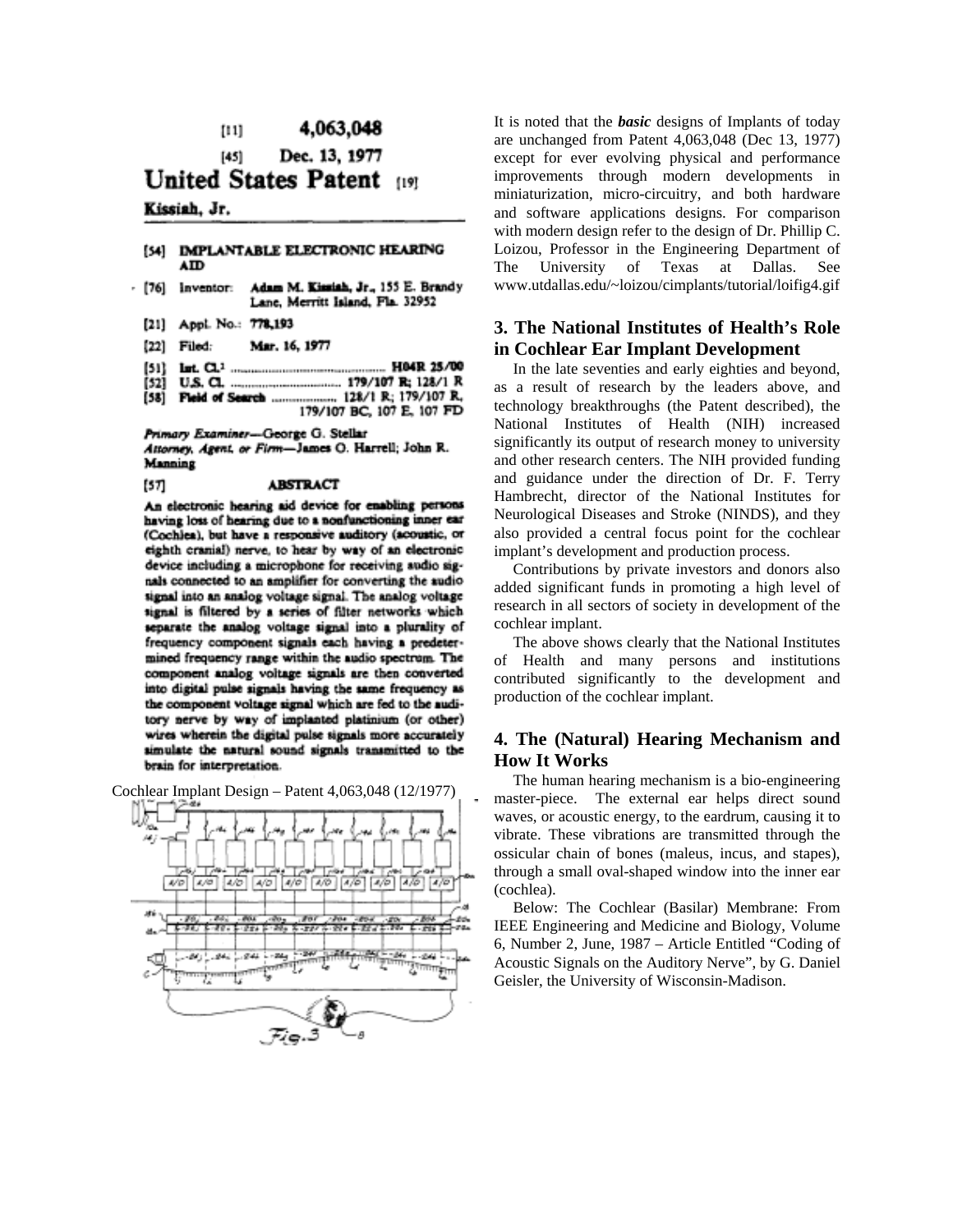

Helicotrema

Figure 1: Schematic sketch of the cochlea, stretched out from its actual spiral form, catching a midfrequency traveling wave at a particular instant. Adapted from Zweig et al. IEEE copyright line (© 1987).

The cochlea is a bony cavity, shaped like a small snail shell, which is divided into two inner sections by a flexible membrane called the basilar, or cochlear, membrane. Vibrations, or sounds, entering the cochlea create waves, like sonar waves, in the fluid-filled cavity within the cochlea. This wave motion causes resonating vibrations at specific locations on the cochlear (*basilar)* membrane in accordance with the stimulating frequency(s). In normal hearing, some 15,000 to 20,000+ delicate nerve endings, called hair cells, are attached on one end to the flexible cochlear membrane and the other to the acoustic  $(8<sup>th</sup>$  cranial) nerve.

The cochlear membrane extends the full internal length of the Cochlea. These mechano-electric nerves (hair cells that fire when agitated) generate electrical impulses in intelligent wave patterns in response to audio stimuli (waves), which are in turn transmitted to the hearing center of the brain by way of the auditory nerve. These wave patterns are recognized as "sound" which can contain "intelligence" which we label as voice, music, and many other classifications of audio information.

In many deaf and hard of hearing persons these vital and delicate nerve endings that provide the link between the vibrating cochlear membrane and the acoustic nerve are missing. Reasons for the missing nerves range from physical trauma, inherited

deficiencies, disease, ototoxic drugs, loud noises, and other causes.

There are other *physical* abnormalities that result in "conductive" hearing loss in humans, such as otosclerosis (calcification), infection, scar tissue, fluid and wax build-up, etc. These losses are usually treatable locally by ear-nose and throat doctors.

As stated above, Patent 4,063,048 represents the first patented description of the basic specifications for the functioning of the human cochlea, and a means for correction for hearing loss from loss of "hair cells".

Because all implants share a common basic design, there is no clear-cut consensus that any one of the implants is superior to the others. All cochlear implant devices, however, display a wide range of enhancements, including physical designs and performance characteristics.

**Shown below is the Biostim Inc Implantable Hearing Stimulator I, (1980©)** 



Above is a pictorial display of an implantable hearing stimulator designed by Biostim, Inc., a biomedical instrumentation development company in 1980. Biostim, Inc., Lloyd A. Ferreira, President and Chief Executive Officer, was headquartered in Princeton, NJ, and working through contractual licensing agreement from Adam Kissiah, Jr., inventor of the design. In 1982 Biostim, Inc. through its subsidiary, Bioear, Inc. undertook a research program of the same name (Bioear) under an FDA approved experimental permit, an Investigational Device Exemption (IDE) in association with Stanford University, Dr. F. Blair Simmons, principal investigator and Dr. Robert White, Chairman of the Department of Electrical Engineering.

**....---**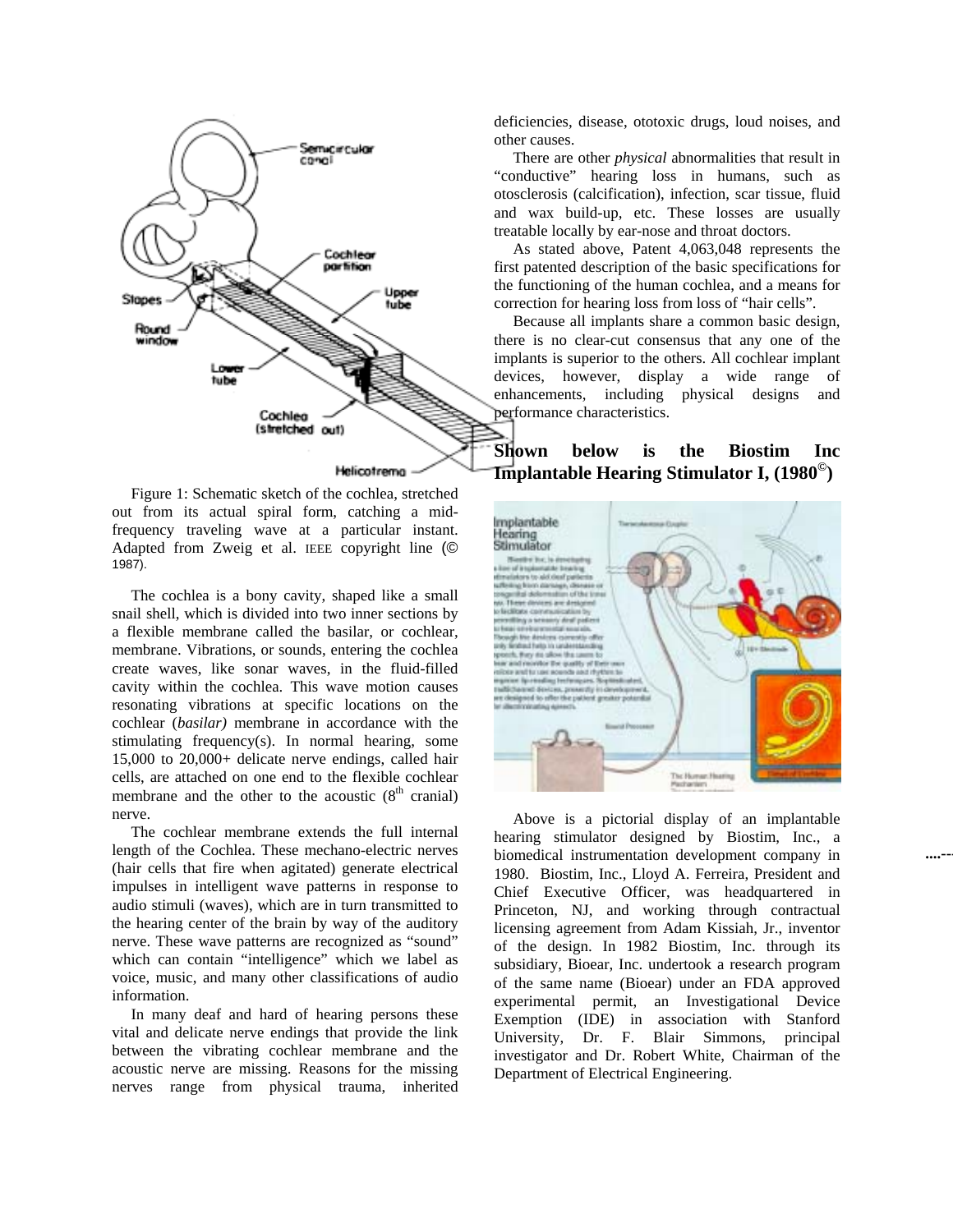Biostim, Inc. Implantable Hearing Stimulator (1980**©s**) **5. How the Cochlear Implant Works** 

#### Multichannel System

Biostim is also developing a system invented by Adam Kissiah, an otological patient, and for over 15 years a NASA engineer at the Kennedy Space Center. This device also involves two parts, an external sound processor, approximately the size of a deck of cards, and an implanted 10-electrode stimulating system. A microphone and an audio amplifier are used to amplify the analog electrical signal which is separated into 10 filtered audio frequency channels and converted into uniphasic pulse-signals. The pulse-signals resulting from this process are fed through the skin to the implanted stimulating electrodes. This system, designed to offer sound discrimination as well as improved speech intelligibility, connects each channel directly to the portion of the auditory nerve that is known to be sensitive to a specific frequency band. Thus, the electrical stimulations bypass the outer and middle ear, and are transmitted, via the auditory nerve system, directly to the brain for interpretation as sound.

In addition to these two types of auditory implants, Biostim is developing a model which incorporates the principle of applying pulses derived from raw audio found in Kissiah's design with the sophisticatio of the Multiplexed, Multichannel System.

# Multichannel System



Sound waves are picked up by a tiny microphone housed in a headpiece that is worn at ear level. The microphone output is routed to a processor, which synthesizes and rectifies the sounds into audio "spectral bands" with the aid of a number of band-pass filters. Envelope detectors convert the spectral bands into digital (pulsatile) signals.

The digital impulses are shaped and controlled in amplitude, pulse-widths and application rates, etc. and routed to the primary windings of an electromagnetic transmitter. In some models, the microphone and transmitter are in the same piece, and in other models the microphone is in a behind-the-ear piece that looks like a standard hearing aid.

The transmitter, which is held by a magnet on the side of the head behind the ear, sends the pulsatile signals via magnetic induction, through the skin to the cochlea via *receiver* electrodes that have been inserted into the cochlea. These electrodes provide direct stimulation to the brain via the auditory nerve, sending impulses in intelligent wave patterns where they are interpreted as sounds.

In recent years extensive (and very competitive) experimentation has been performed by all manufacturers in an effort to exploit all possible methods of synthesizing and applying the audio spectrum of electrical stimuli to the acoustic nerve, in a continual effort to achieve the maximum possible intelligence, fidelity and clarity of audio information. The preponderance of current usage is the outgrowth of the multi-channel design described in Patent 4063048 (Dec, 1977)), although many experiments by the House Ear Institute in the single channel implant have achieved success in specialized applications.

Many new strategies for increasing the (effective) number of audio channels being applied to the acoustic nerve have been developed, thereby providing greater fidelity in a true reproduction of original audio inputs. These capabilities have resulted in dramatically increased so-called "open-set" comprehension scores for words and sentences in clinical trials and in true public environmental situations. All manufacturers make the greatest effort to ensure "backwards compatibility" of new applications, in order to make certain that new developments and modifications to implants are made available for upgrade to patients with older models of implants. This policy enables most cochlear implant users to be able to take advantage of the latest in implant technology. In some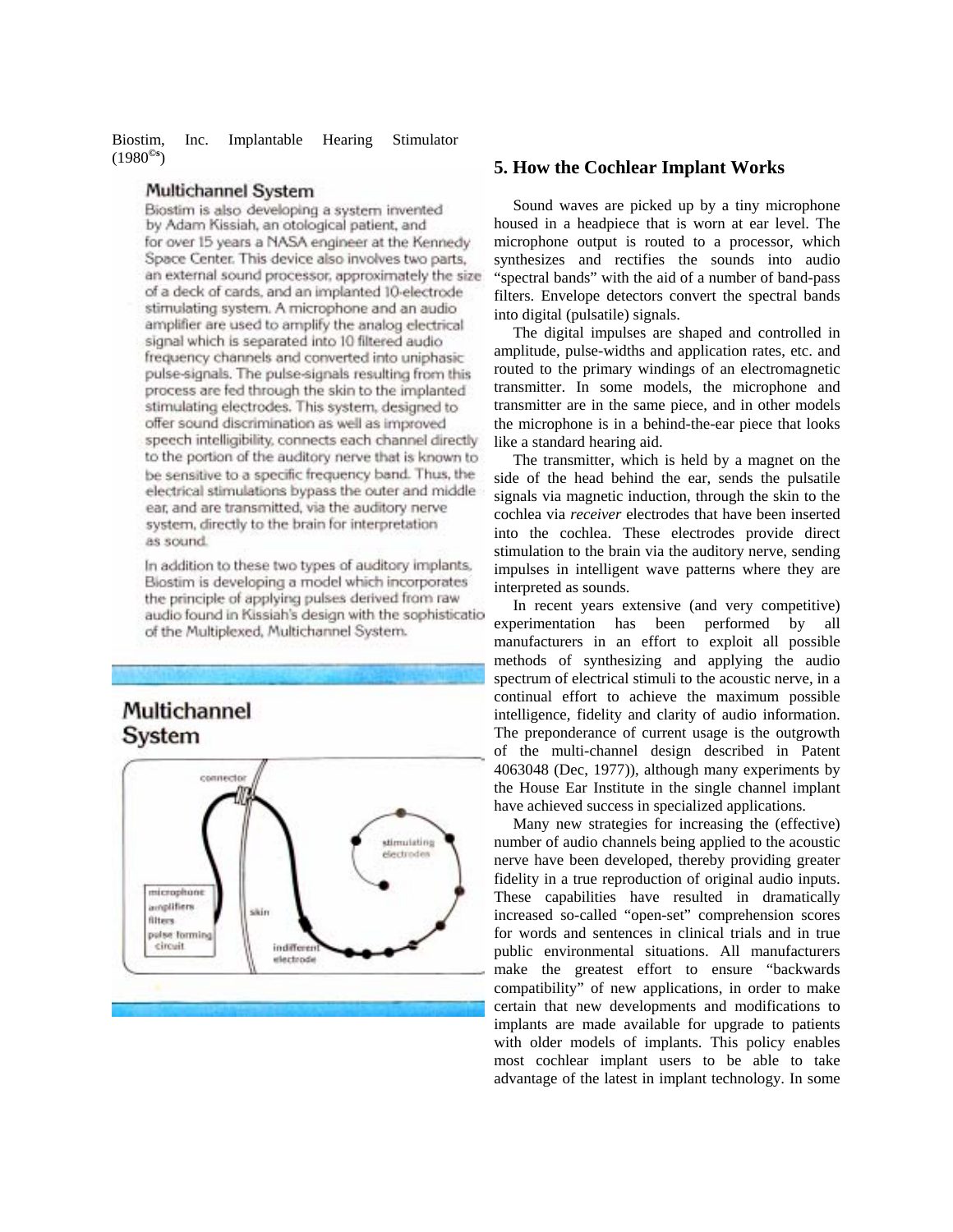cases, older implants are replaced with new ones in order to receive these upgrades. Such terminology used by MED-EL as Continuous Interleaved Sampling (CIS), Virtual Channel Interleaved Sampling (VCIS), Compressed Analog (CA), are examples of the somewhat descriptive terminology of the several proprietary methods of the application of stimuli, both software and hardware oriented. These innovative methods have resulted in an accompanying dramatic increase in the effective number of channels of applied stimulus, and thus the intelligence conveyed.

### 6. **Selection Process for Candidates for the Cochlear Implant.**

Infants and small children are placed in a special category. More on this will be discussed in 6.1.

The early childhood and adult candidate for an implant may obtain referral by a family physician or ear-noseand throat (ENT) physician to a known implanting physician, clinic or implant team; or the patient may make direct phone contact with an implant team/clinic (information provided herein). Next, an appointment or interview will be scheduled.

Candidates will be scheduled for an examination by a medical doctor and an audiologist for a detailed hearing examination. A detailed psychological profile will also be established. Some (not all)of the basic qualifications are: Severe to profound hearing loss in both ears (70 db or greater); post-lingual onset of severe to profound hearing loss in adults; limited benefit from hearing aids; desire to improve hearing; realistic expectations; no medical contraindications.

 At this point, approval to receive an implant will be recommended or denied. If approved the candidate will be advised of costs, and your financial status will be determined. You will be advised to seek approval of insurance coverage before advancing further into the program.

It is important that the candidate make certain to inquire into the complete insurance coverage of all costs, including pre-surgical physicals, hearing examinations, psychological profiles, the surgery itself, plus the complete processor and all its parts and accessories. Make certain that the extensive postsurgical audiological activation, programming (mapping) and speech therapy are included. Prior written approval of insurance coverage before surgery will avoid costly surprises.

Costs of the implant are thirty to sixty thousand dollars in the US but are gradually being reduced because of more efficient procedures and routines, insurance company pressures, and some competition from overseas.

If approved, surgery will be scheduled and completed. Follow-up rehabilitation, plus extensive audiological training and therapy will be performed.

The success rate for surgeries and electronics operability is 99 percent-plus. Success in understanding of the spoken word, and general usability of the implant is dependent on many factors, including the length of time of deafness, age, psychological factors, effort made to learn, and so on. Instantaneous achievement of full benefits of hearing and understanding is *not* to be expected.

The post-surgical audio programming is highly important. In many cases, maximum hearing benefit from the implant cannot be achieved without this formal and extensive programming (mapping), therapy and training. It can literally make the difference between success and failure to achieve maximum benefits from the implant.

#### **6.1 Early intervention**

Children and babies as young as 1 year old can receive cochlear implants. The U.S. Department of education makes a hearing loss brochure available entitled "Opening Doors: Technology and Communications Options for Children with Hearing Loss."

The brochure is distributed by each state's early intervention program and is on the U.S. Department of Education's website at: www.ed.gov/about/offices/list/osers/products/opening doors/. The brochure provides information to help parents make important decisions about their children's hearing health.

Implanting of senior citizens - Dr. John Niparko of Johns-Hopkins University, in the Department of Otolaryngology, Head and Neck Surgery in Baltimore reported that in 2005, individuals over the age of 65 accounted for 24% of cochlear implant surgeries (HLA Convention, 2006). Medicare provides insurance coverage for patients who qualify. Patients in their seventies, eighties, and even nineties have been successfully implanted.

#### **7. Some Commercial Implant Providers**

As stated above, because all implants share a common basic design, there is no clear-cut consensus that any one of the implants is superior to the others. Users of all three devices display a wide range of enhancements, physical designs and performance characteristics.

Advanced Bionics Inc. is a subsidiary of Boston Scientific, Inc., a company that is also a major manufacturer of heart pacemakers. Advanced Bionics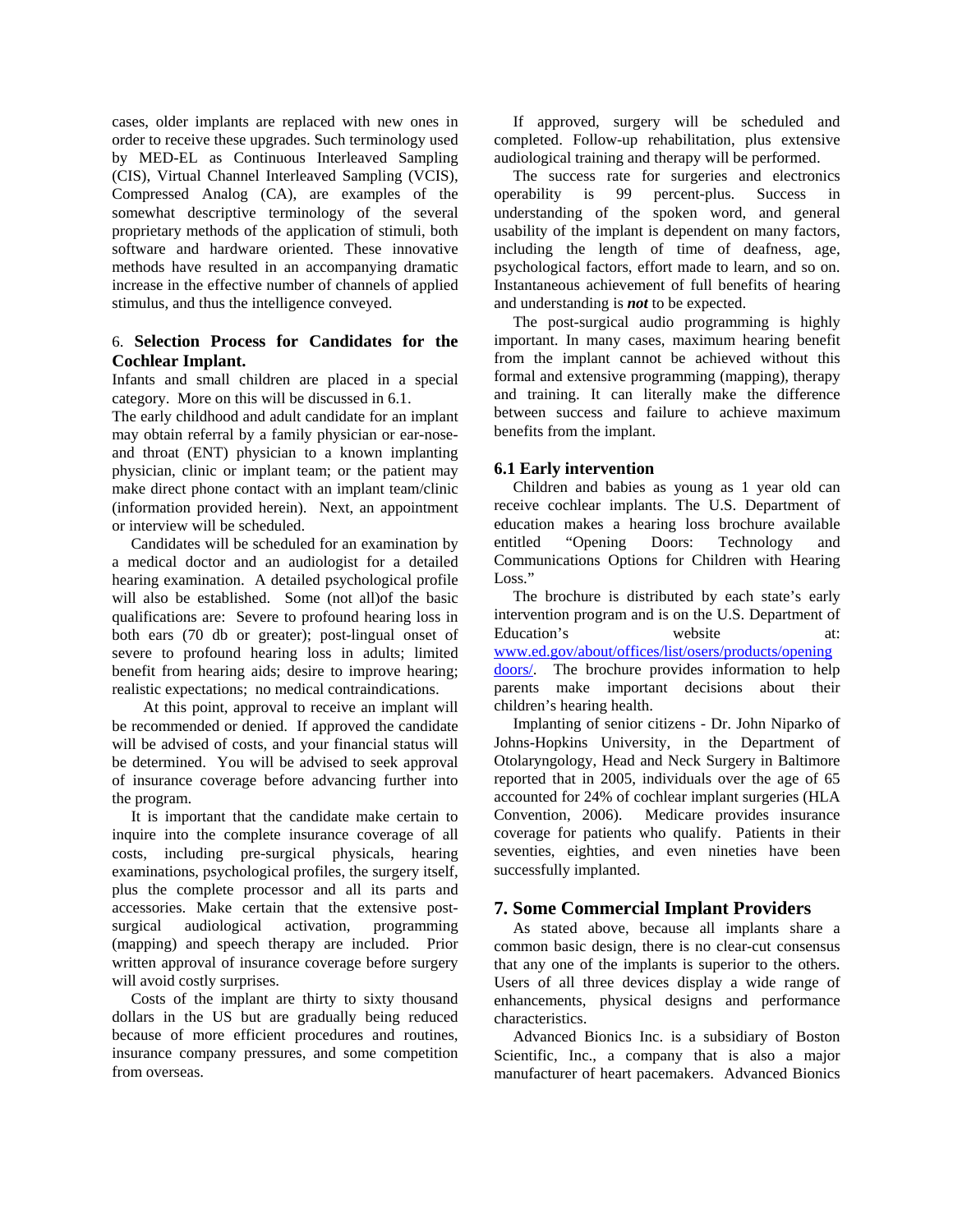is an outgrowth of Dr. William F. House' Hearing Research Center, now named the House Ear Institute (HEI). They were the makers of the older "Clarion" model implant, and they are also known as the maker of the "Bionic Ear" Hi-resolution (Hi-Res) system. Their latest models include the Hi-Res 90k implant and the Hi-Res "Auria", with web sites at www.cochlearimplant.com, and www.bionicear.com. Their offices are located in Sylmar, CA and France.

The leader in the total number of Cochlear Implants made world-wide is the Australian Cochlear Americas, Ltd., headquartered in Sydney, Australia and maker of the Nucleus Freedom implant, with over 80,000 persons implanted. Their web-site is www.cochlearamericas.com.

Med-El, Ltd.'s headquarters are in Innsbruck, Austria, with primary U.S. Offices in Raleigh-Durham, NC. Med-El makes the Combi 40+ implant and the New Pulsar CI-100 which includes their latest and most improved Med-El technology. Med-El's website is www.medel.com.

| <b>MXM</b>      | Laboratories |      |        | Digisonic, |            | Inc.    |
|-----------------|--------------|------|--------|------------|------------|---------|
| www.mxmlab.com. |              |      |        |            |            |         |
| AllHear,        | Inc.         | Post | Office |            | <b>Box</b> | 330     |
| Aurora,         | Oregon       |      |        |            |            | 97002   |
| (503)           | 266-6730     |      |        |            |            | (voice) |
| (503)           | 266-6418     |      |        |            |            | (fax)   |
|                 |              |      |        |            |            |         |

AllHear@AllHear.com

 Since all of these devices have a similar range of performances, other criteria are considered when choosing a cochlear implant, such as usability of external components, cosmetic factors, battery lifewhether replaceable or rechargeable, versatility of internal and external components, customer service from the manufacturer, the implanting physician, audiologist and the quality of association (familiarity) of personnel with a particular device, and other physical concerns. Only you can decide which is best for you.

# **8. Some Internet Information Sources**

Deafness Research Foundation www.drf.org is a 8201 Greensboro Drive, Suite 8201 McLean, VA 22102 Phone (703) 610-9025

Gallaudet University www.gallaudet.edu is the world's only university geared specifically to the needs of the deaf. The site includes links to other deaf schools in the United States.

The National Association of the Deaf (NAD) http://www.nad.org/. The NAD advocates the civil rights of the deaf and hard-of-hearing in a variety of areas including education, employment, health care, social services and telecommunications.

614 Thayer Avenue

Silver Spring, MD 20910-4500

Phone (301) 587-1791

The National Theater of the Deaf (NTD) http://www.NTD.org/ offers information about upcoming performances, workshops and classroom visits.

Silent News.org http://www.silentnews.org is a magazine Website that offers deaf news, message boards, and classifieds.

# **9. Additional Sources for Information**

Alexander Graham Bell Association for the Deaf and Hard of Hearing (A.G. Bell) 3417 Volta Place, NW Washington, DC 20007 Voice: (800) Hear-Kid or (202) 337-5221 TTY: (202) 337-5221, Fax (202) 337-8314 Email:info@agbell.org

E-mail: info@agbell.org Internet: www.agbell.org

The American Academy of Otolaryngology-Head and-Neck Surgery (AAO-HNS) One Prince Street Alexandria, VA 22314 Voice: (703) 836-4444 TTY: (703) 519-1585 FAX: (703) 683-5100 E-mail: webmaster@entnet.org Internet: www.entnet.org

The Cochlear Implant Association, Inc. 5335 Wisconsin Avenue NW, Suite 440 Washington, DC 20015-2034 Voice: (202) 895-2781 TTY: (202) 895-2781 FAX: (202) 895-2782 E-mail webmaster@entnet.org

National Association of the Deaf 614 Thayer Avenue Silver Spring, MD 20910-4500 Phone (301) 587-1791

http://www.nad.org

E-mail: nadinfo@nad.org

House Ear Institute (HEI) 2100 West Third Street, Fifth Floor Los Angeles, CA 90057 Voice: (213) 483-4431 TTY: (213) 484-2642